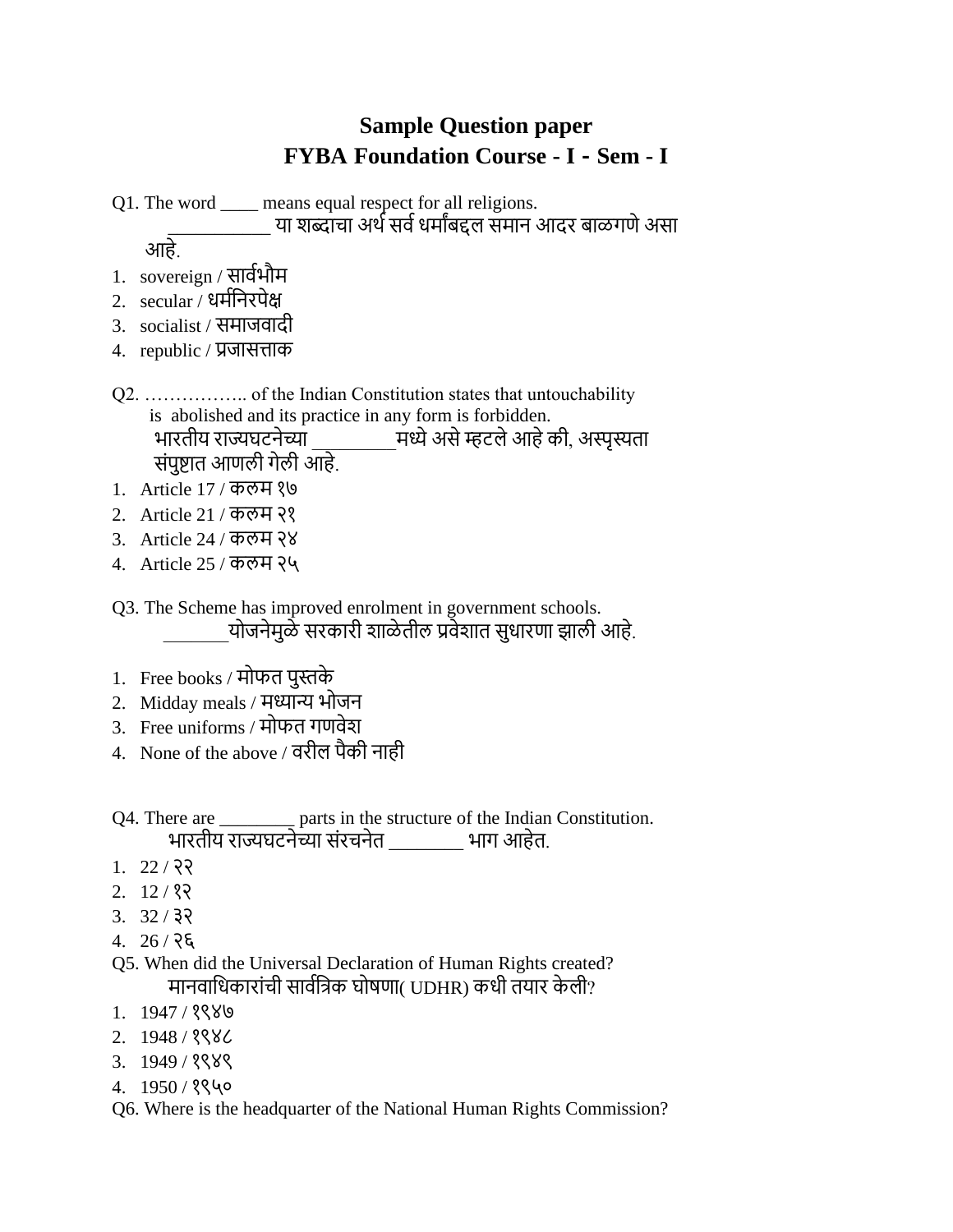राष्ट्रीय मानवाधिकार आयोगाचे मुख्यालय कोठे आहे?

- 1. Mumbai / र्ुंबई
- 2. Ahmadabad / अहर्दाबाद
- 3. Kolkata / कोलकाता
- 4. Delhi / नदल् ली

## Q7. Stress usually produces …… reaction.

तणार् हा .... असूशकतो

- 1. Psychological / शारीररक
- 2. Physiological / र्ाननसक
- 3. Both Psychological and Physiological / शारीररक-र्ाननसक दोन्ही ही
- 4. None of the above / र्रील पैकी काही ही नाही

Q8. Lord Mahavira is the 24th Tirthankar of \_\_\_\_\_ / भगवान महावीर हे $\qquad \qquad$ धर्माचे २४ वे तीर्ांकर आहेत.

- 1. Jainism / जैनधर्थ
- 2. Buddhism / बौद्धधर्थ
- 3. Judaism / जूधर्थ
- 4. Islam / इस्लार्
- Q9 The state of \_\_\_\_\_\_ has the highest proportion of urban population. / शहरी लोकसंख्येचे प्रमाण \_\_\_\_\_\_ राज्यात जास्त आहे.
- 1. Maharashtra / महाराष्ट्र
- 2. Goa / गोर्ा
- 3. Assam / आसार्
- 4. Himachal Pradesh / नहर्ाचल प्रदेश

Q10. The 73 rd and 74 th constitutional amendments have provided \_\_\_ percent reservation for women in the Panchayati Raj System . / ७३ व्या आणि ७४ व्या घटना दुरुस्तीने महिलांना पंचायती राज संस्र्ेत \_\_\_\_\_ टक्के आरक्षण नदलेआहे.

- 1.  $30 / 30$
- 2. 33 / ३३
- $3. \frac{35}{34}$
- 4. 38 / ३८

Q11. Anti-Hindi agitations took place in\_\_\_\_\_\_\_ India. / नहंदी भाषेनर्रोधी आंदोलन भारतातील\_\_\_\_\_\_ भागात झाले.

- 1. northern / उत्तरे कडील
- 2. southern / दनक्षणेकडील
- 3. western / पश्चिमे कडील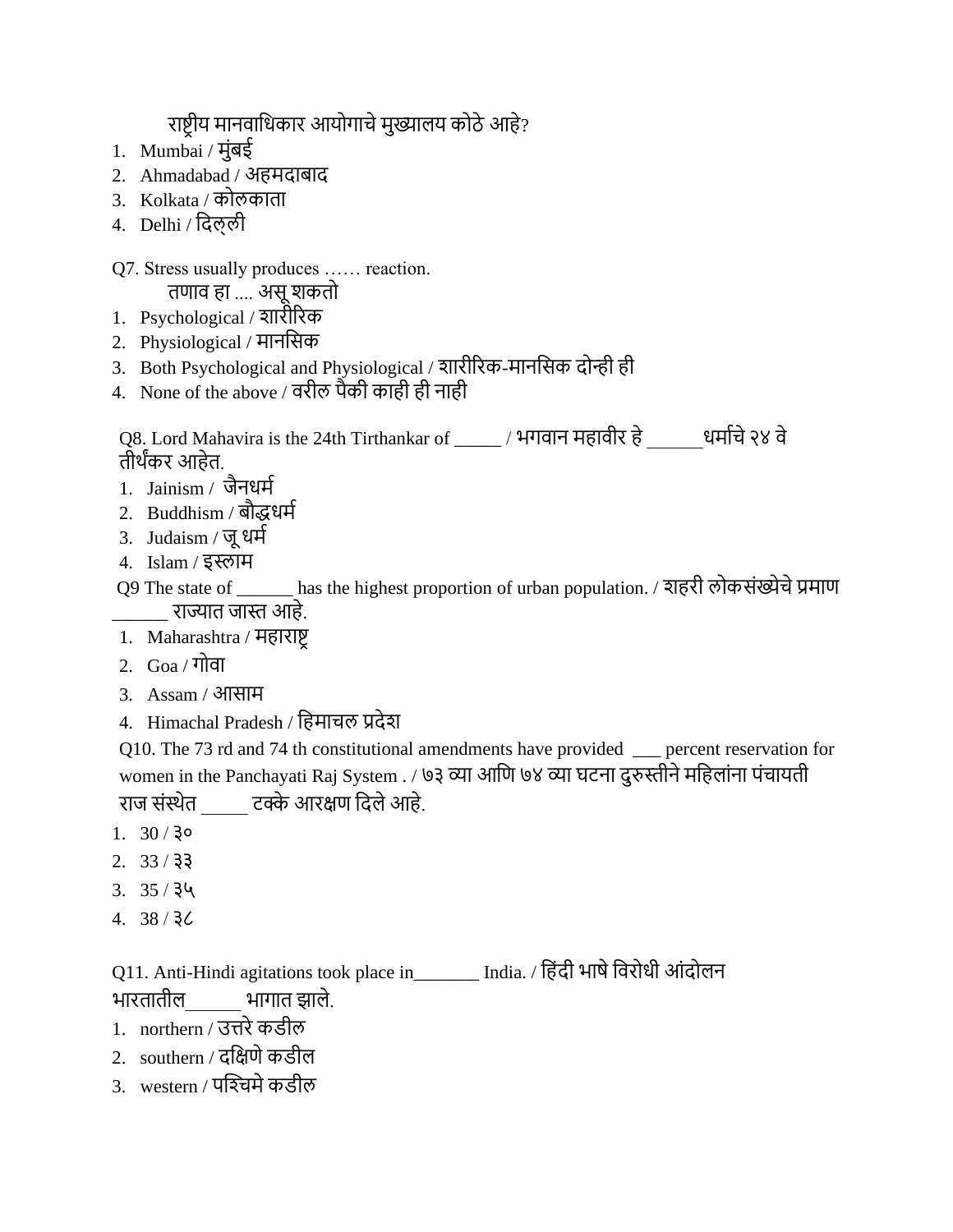4. eastern / पूर्वे कडील

Q12. \_\_\_\_\_\_\_\_ can cause inter-state tension and confrontation. / \_\_\_\_\_\_\_\_ आंतर-राज्य तणार् आनण संघषाथस कारणीभूत ठरू शकतो.

- 5. Regionalism / प्रादेशिकवाद
- 6. casteism / जातीयर्ाद
- 7. communalism / जर्ातर्ाद
- 8. secularism / धर्थननरपेक्षता

Q13. There is total number of \_\_\_\_\_ articles in the Indian state constitution. भारतीय राज्य घटनेत एकूण कलम आहेत.

- 1. 395
- 2. 390
- 3. 399
- 4. 300

Q14. Which of the following official documents is related with India.

पुढीलपैकी कोणत अधिकृत कागदपत्र भारताशी संबंधित आहेत.

- 1. White paper / श्वेत पत्र
- 2. Green Paper /ग्रीन पेपर
- 3. Yellow Book /यलो बुक
- 4. Blue Book/ ब्लूबुक

Q15. National Panchayat Day is celebrated

राष्ट्रीय पंचायती दिन साजरा केला जातो

- 1. April 10 / 10 एप्रिल
- 2. April 14 / 14 एप्रिल
- 3. April 24 / 24 एप्रिल
- 4. April 25 / 25 एनप्रल

Q16. What is the percentage of Jain population in India as per 2001 census?  $2001$  च्या जनगनेनुसार भारतातील जैन धर्मियांची लोकसंख्या किती टक्के आहे?

- 1.  $0.8 / 0.4$
- $2.0.4/0.5$